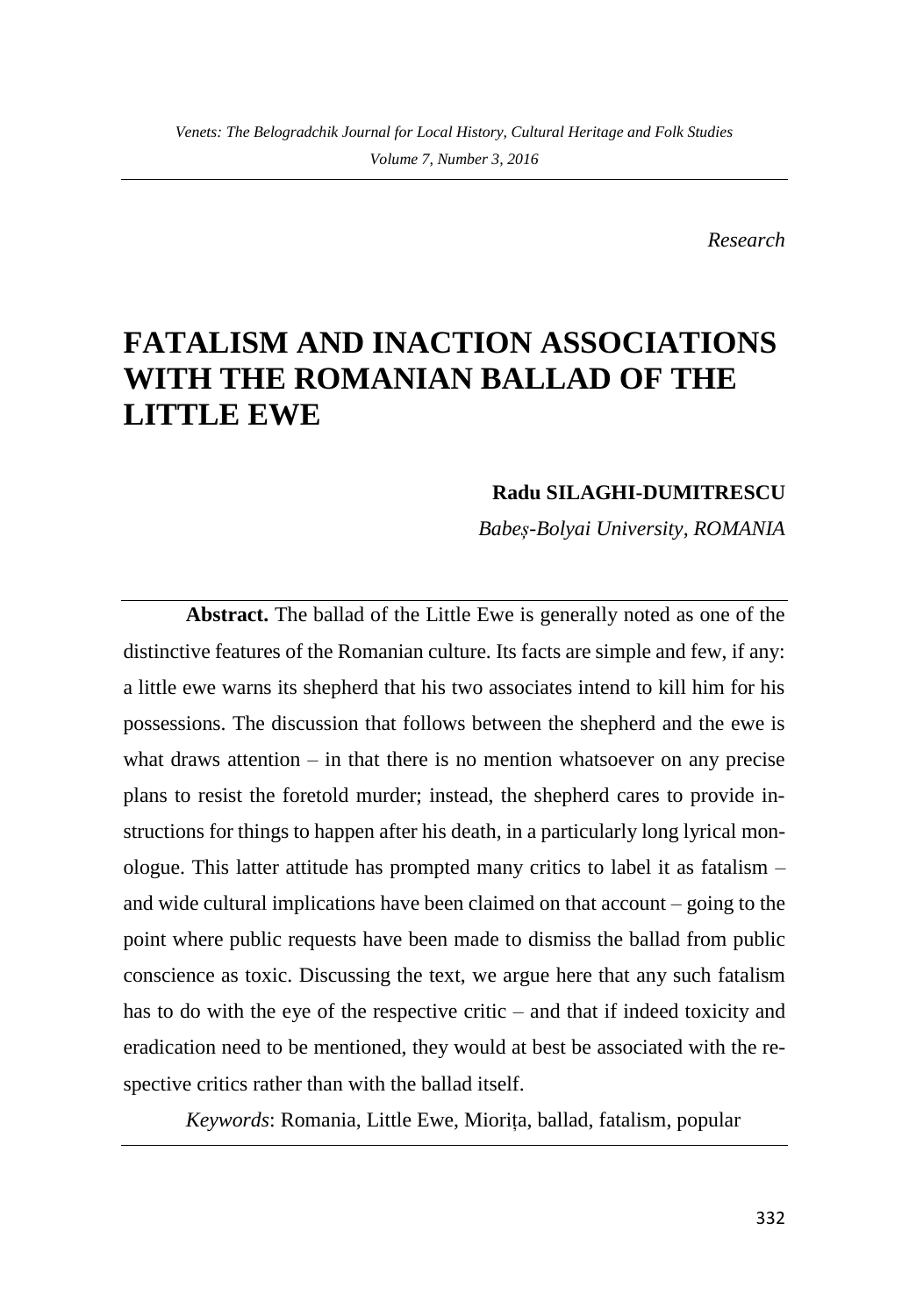The popular (anonymous) ballad of the Little Ewe is generally noted as a distinctive feature of the Romanian culture. Public references to it range from textbooks of Romanian literature in schools, to scholars (Blaga, 1965; Eliade, 1995; Kernbach, 1996) and often to public speech on topics of sociology and politics (Patapievici, 1998). A search on the internet for instance reveals more than 400 000 pages containing the word "Miorița" (translated to English usually as Little ewe). Notably, many of these will no longer refer to the ballad directly, but rather refer to people, places or institutions whose names are inspired by the ballad. A less diminutive version of the name, Mioara, is also in use in Romania (an internet search will reveal over  $500000$  pages referring to it).<sup>1)</sup>

Like most enduring oral traditions, "Miorița" entails many variations, mostly depending on the region where it was recorded in writing (Fochi, 1964). The facts described in the ballad are very simple. A little ewe magically talks to its shepherd, to warn him that his two associates, jealous of his better skills and results, intend to murder him treacherously in order to take over his possessions. The ballad ends, arguably in a baffling way, with the shepherd giving a very extended account of what he wishes to happen after his death – in very simple and lyrical terms, and with no active revolt or revenge anywhere in sight. The lack of any mention of revenge or of making a bold stand against the evildoers has been taken by many critics as a manifestation of fatalism; this is often taken further, to interpret "Miorița" as a manifesto of inaction and hence an indication of a weak, inefficient spirit with no historical horizon. We, however, wish to revisit the topic in order to reveal that if any propensity towards fatalism (or the other shortcomings) may be mentioned, it pertains more to the critics than to the literary text of the ballad.

The text of The Little Ewe is roughly divided in three parts. The first part is a very short exposition of the setting, generally in regions of hillsides near the mountains, specific for transhumance, and in general commented to be closely-knitted with Romanian cultural tradition (Blaga, 1965).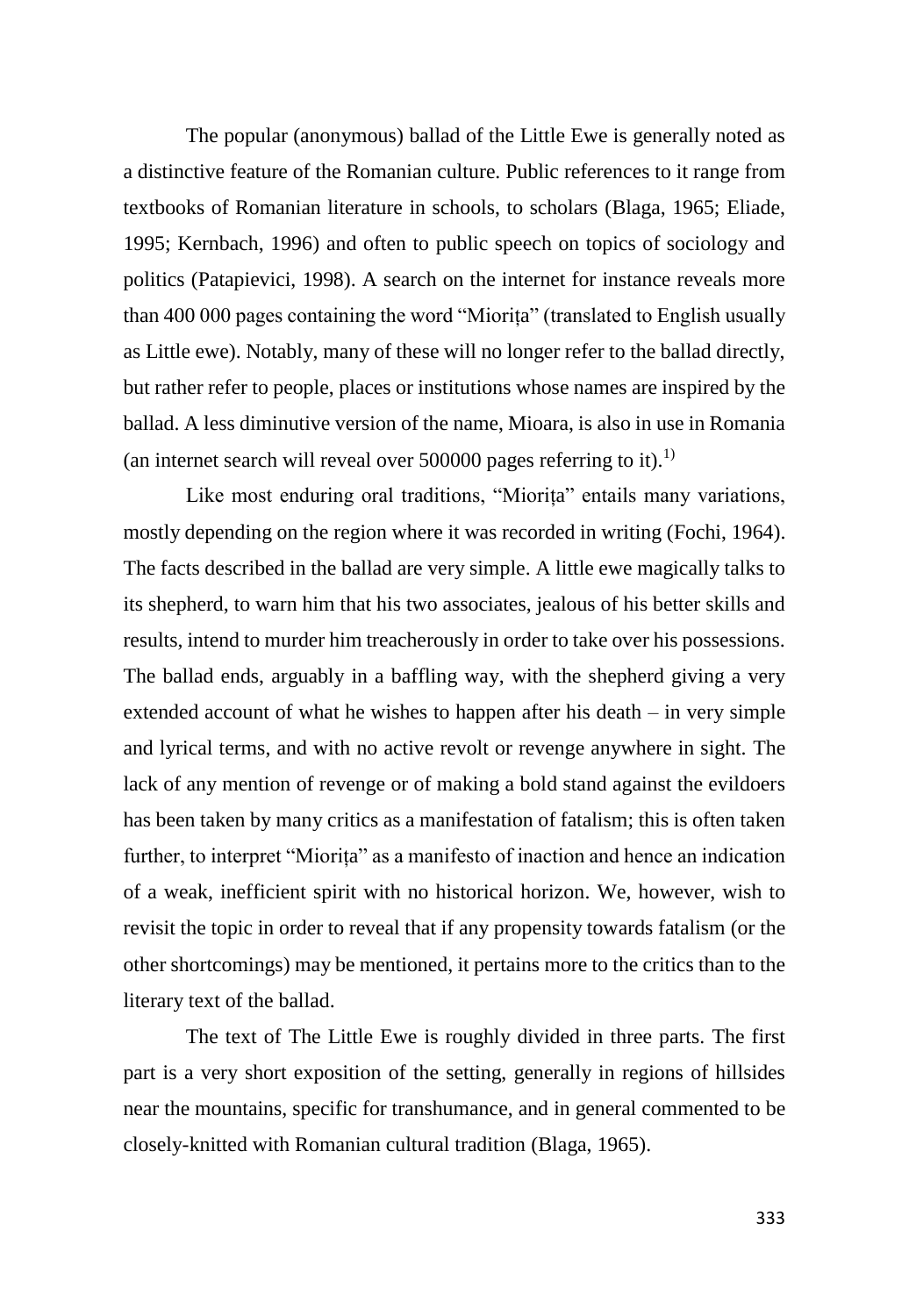| "Near a low foothill         |
|------------------------------|
| At Heaven's doorsill,        |
| Where the trail's descending |
| To the plain and ending"2)   |

*"Pe-un picior de plai, Pe-o gură de rai, Iată vin în cale, Se cobor la vale"*

and of the characters, who are three shepherds moving their flocks together, invariably one being marked as better-achieving positive character – so much so that the other two have contrived plans to treacherously murder him

"Here three shepherds keep Their three flocks of sheep, One, Moldavian, One, Transylvanian And one, Vrancean. Now, the Vrancean And the Transylvanian In their thoughts, conniving, Have laid plans, contriving At the close of day To ambush and slay The Moldavian; He, the wealthier one, Had more flocks to keep, Handsome, long-horned sheep, Horses, trained and sound, And the fiercest hounds."<sup>2)</sup>

*"Trei turme de miei, Cu trei ciobănei. Unu-i moldovan, Unu-i ungurean Şi unu-i vrâncean. Iar cel ungurean Şi cu ce-l vrâncean, Mări, se vorbiră, Ei se sfătuiră Pe l-apus de soare Ca să mi-l omoare Pe cel moldovan, Că-i mai ortoman Ş-are oi mai multe, Mândre şi cornute, Şi cai învăţaţi, Şi câni mai bărbaţi"*

Names are not given for the shepherds. They are instead referred to by their regions of origin – which while all within Romanian territory still do vary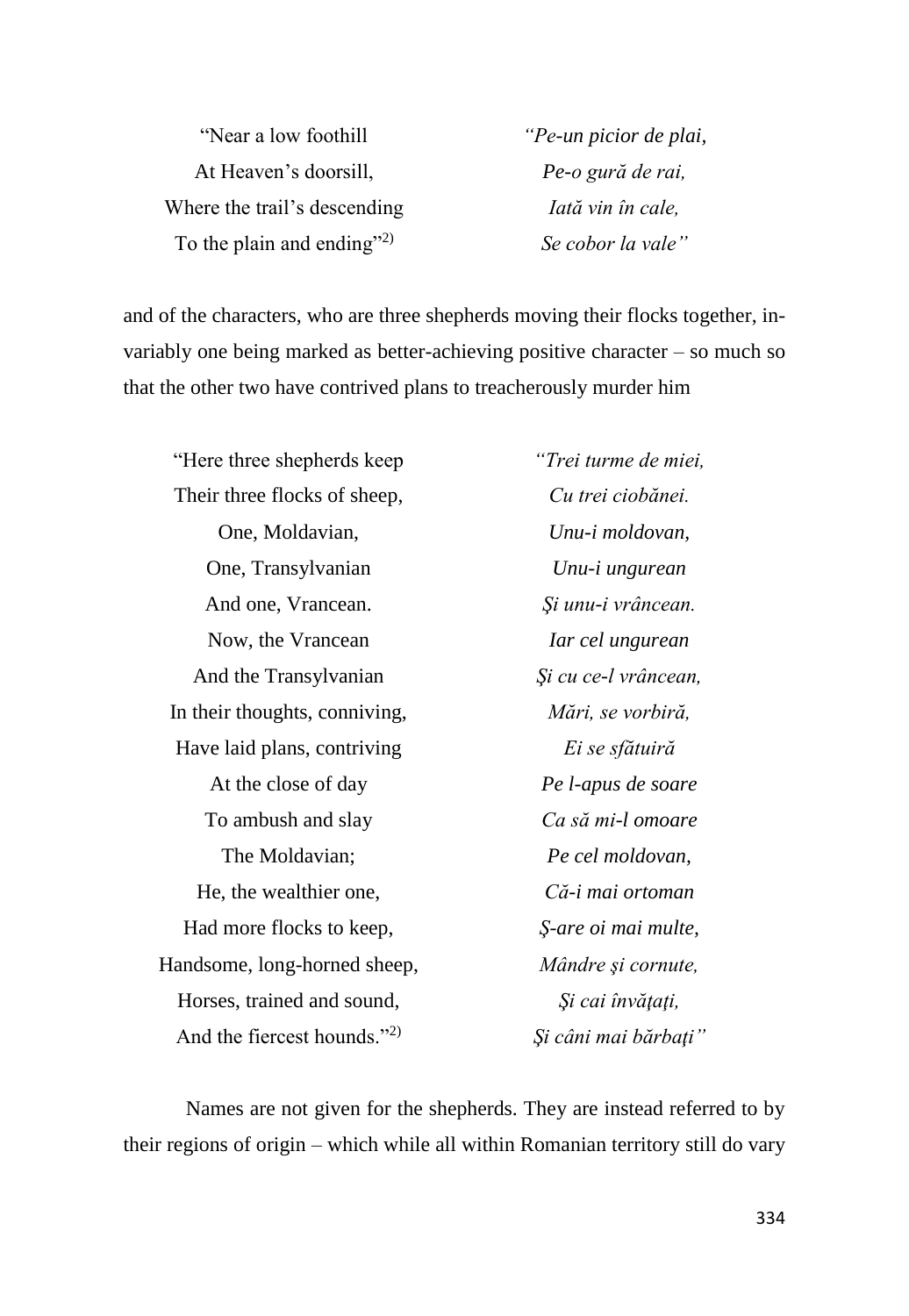between the various versions of the ballad, depending on the region where they were recorded.

The second episode of the ballad entails the discussion between the "good" shepherd and one of his sheep – the little ewe magically able to speak and warn its owner of the danger:

"One small ewe-lamb, though, Dappled gray as tow, While three full days passed Bleated loud and fast; Would not touch the grass. "Ewe-lamb, dapple-gray, Muzzled black and gray, While three full days passed You bleat loud and fast; Don't you like this grass? Are you too sick to eat, Little lamb so sweet?" "Oh my master dear, Drive the flock out near That field, dark to view, Where the grass grows new, Where there's shade for you. "Master, master dear, Call a large hound near, A fierce one and fearless, Strong, loyal and peerless. The Transylvanian And the Vrancean

*"Dar cea mioriţă, Cu lână plăviţă, De trei zile-ncoace Gura nu-i mai tace, Iarba nu-i mai place. - Mioriţă laie, Laie bucălaie, De trei zile-ncoace Gura nu-ţi mai tace! Ori iarba nu-ţi place, Ori eşti bolnăvioară, Drăguţă mioară? - Drăguţule bace, Dă-ţi oile-ncoace, La negru zăvoi, Că-i iarbă de noi Şi umbră de voi. Stăpâne, stăpâne, Îţi cheamă ş-un câine, Cel mai bărbătesc Şi cel mai frăţesc, Că l-apus de soare Vreau să mi te-omoare*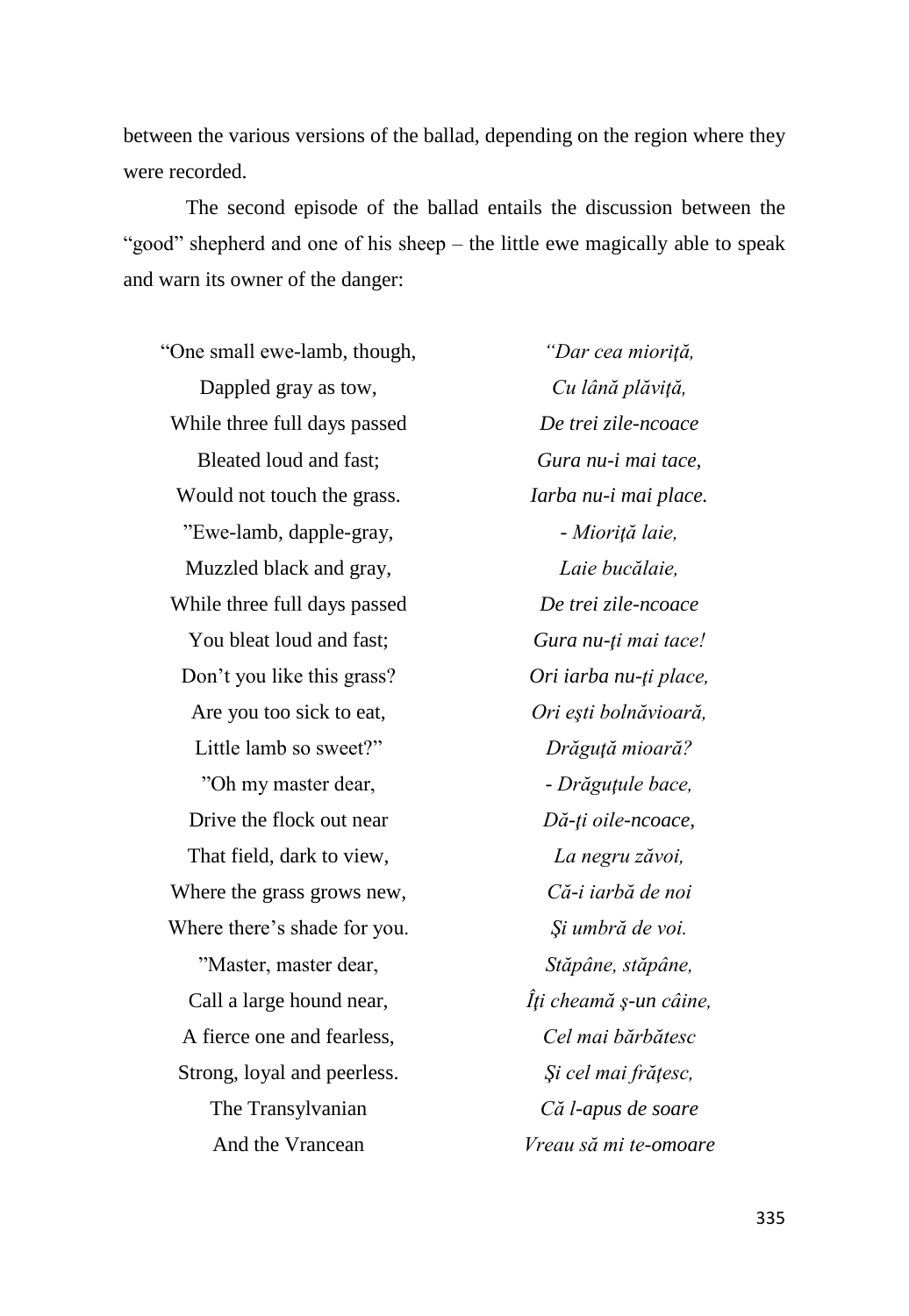When the daylight's through Mean to murder you." $^{2}$ )

*Baciul ungurean Şi cu cel vrâncean!")*

The third episode, by far taking most of the space of the ballad, entails a monologue of the shepherd. It is on this monologue, and on the lack of any reference to fighting his looming doom, that critics have often delved in pointing out that the shepherd is, beyond his lyrical attitude towards everything surrounding him (sheep, mountain, plants, sky, and, towards the end of the lamentation, his mother), essentially cowardly, lazy and fatalistic, and hence a negative role model - and, that moreover, by inference, the ballad itself has a bad influence. The significance of tying a central piece of Romanian literary culture to some inherently negative traits (cowardice and laziness) does not travel far from racism. It is on the relevance of these charges that we will delve in the remaining of the present text.

As already stated, the first part of the ballad describes briefly the ways in which the "good" shepherd has out-worked his two companions: a larger flock, better-fed sheep, better-trained and stronger dogs and horses – as illustrated above, as well as in the alternative version:

> "He is hateful in their eyes, For he is so rich and brave; Many well-horned sheep he leads, Trusty dogs and goodly steeds."3)

There is no indication whatsoever in these lines for any trait of a negative role model; if anything, the indications are towards the opposite – both in terms of the fact that the achievements suggest sound judgment and hard work and in terms of direct statements relevant to the character. The second episode of the ballad, quoted above, with the discussion between the ewe and the shepherd,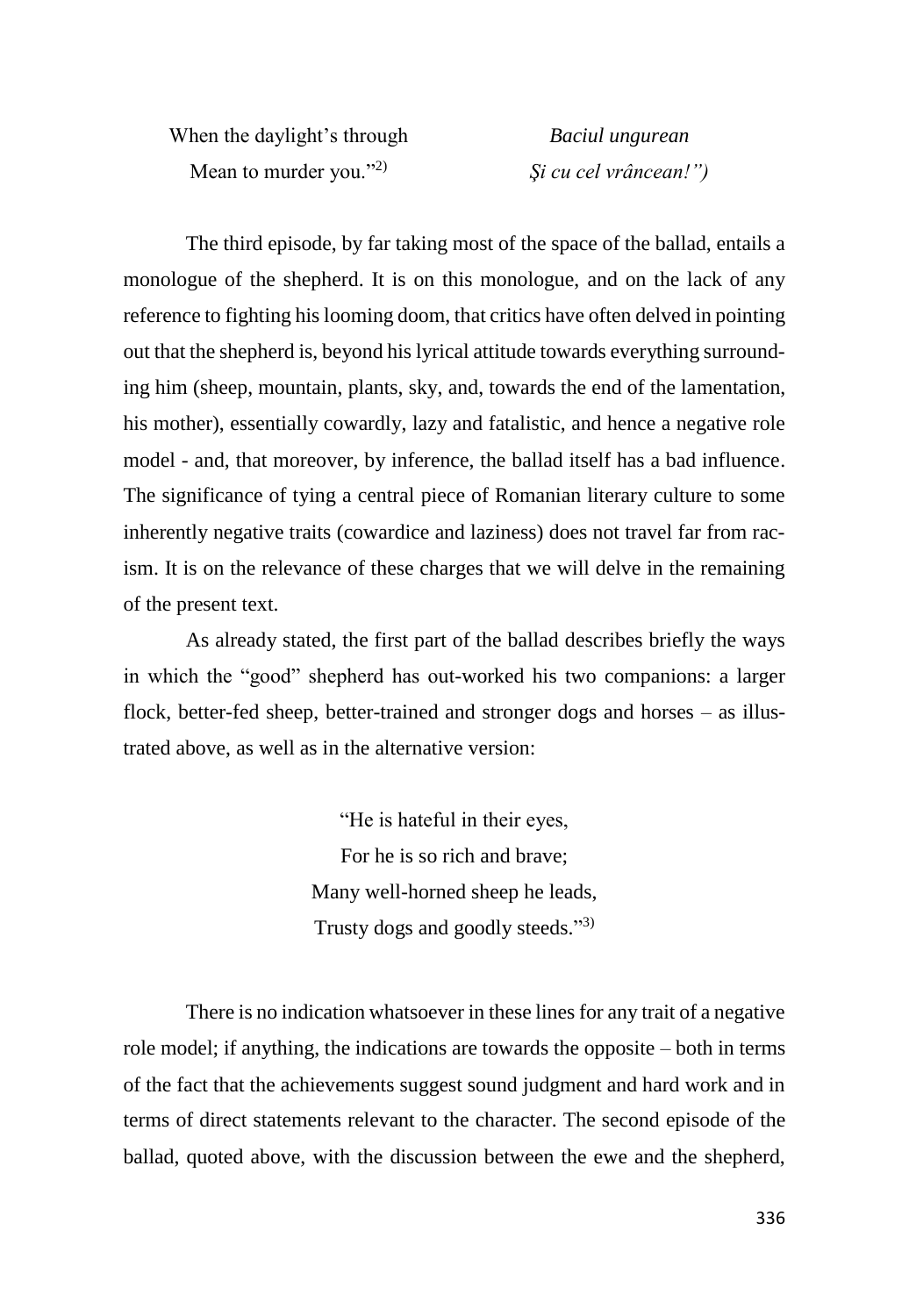also reveals a rather congenial character and holds no indication of the negative traits reproached by critics.

The third episode of the ballad has by far received the most attention, since it entails the remaining two thirds of the poem. The purely artistic value has not been disputed – nor is our intention to comment upon it. One thing that has caught the attention of critics is, however, the lack of any direct reference to the actual preparations that the endangered shepherd would make against the assault; moreover, the story is abruptly ended with the shepherd's monologue on how he should be disposed of after death – again apparently leaving one to assume that an inevitable negative ending might indeed follow. It is here that we wish to point out a series of important facts and arguments:

(1) From the shepherd's perspective, the data upon which action may be taken include two previously regular associates (the other two shepherds) and one talking sheep. We would therefore propose the *thought-experiment* of a version of the ballad where information provided from one single source –and a talking sheep at that – would be sufficient for a man to immediately take up arms and, if lucky, murder his business associates. While such a train of course would not be impossible from the point of view of modern literature or from the point of view of particularly violent ancient societies, it does, nevertheless suggest sheer lunacy to the regular reader of today. True, the reader/listener of the ballad is informed by the narrator that the sheep is telling the truth – but one must appreciate that within the given settings the shepherd does not benefit from the respective vantage point of hearing a narrator (lest lunacy be invoked again). The fact then, that we do not witness a man attempting murder on account of the fact that "the sheep told him so" may be argued to be a particularly positive element in favor of the ballad – and needs not take on any negative connotation of cowardice. We seem to be thus dealing with a cultural environment where violent crime and mystical events are not shuddered at, yet they are not taken as a model of conduit either. If, as the critics desire, one is to seek significance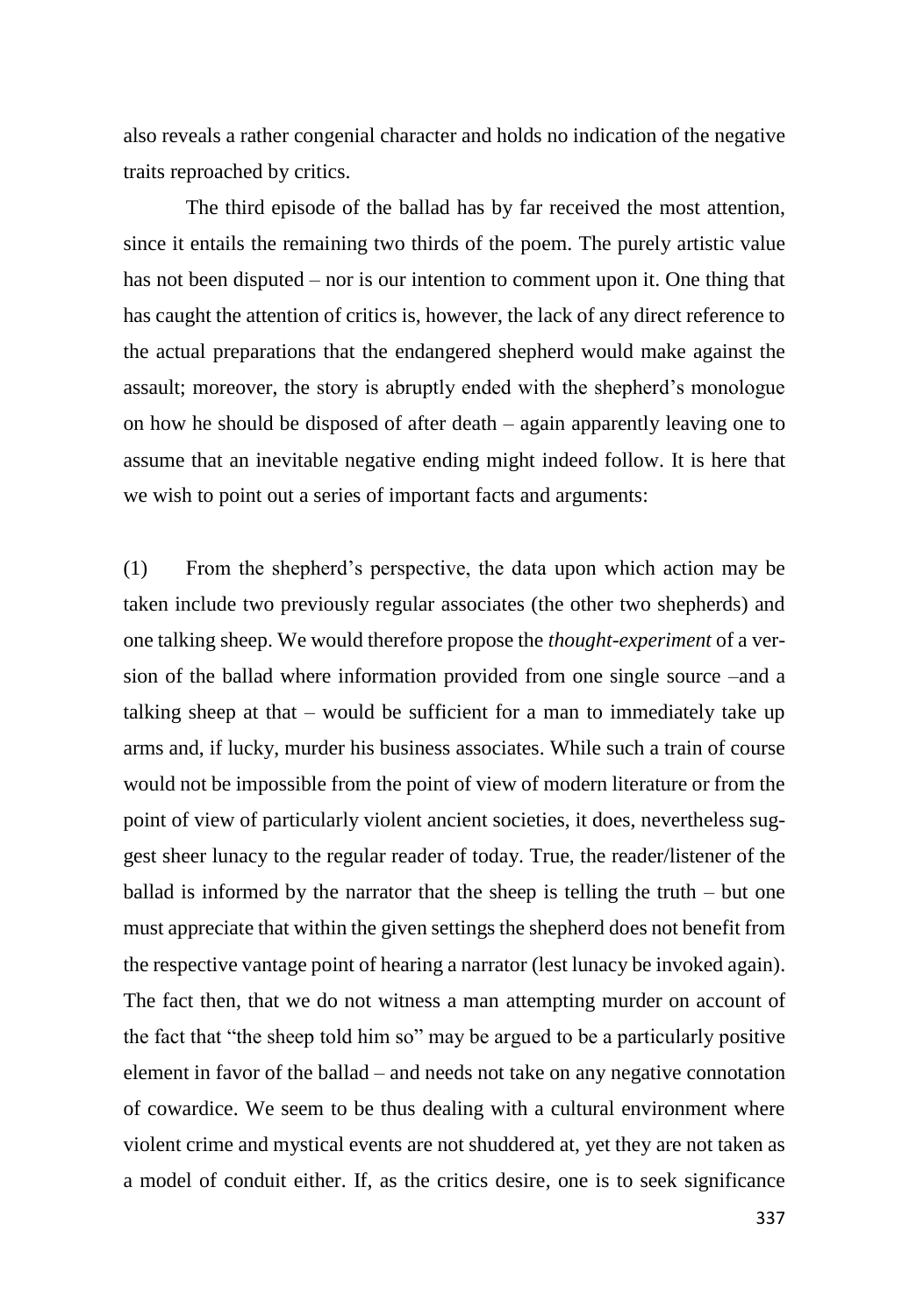from the ballad for the present state of the Romanian society, it appears to be a model for down-to-earth, evidence-directed attitude, where unnecessary violence is sentenced to oblivion.

(2) The shepherd's monologue starts with the phrase

| "Lamb, my little ewe,              | "De eşti năzdrăvană, |
|------------------------------------|----------------------|
| If this omen's true" <sup>2)</sup> | și de-a fi să mor"   |

The English translation follows to mention "If I'm doomed to death" – but the most common Romanian version (collected by Vasile Alecsandri (1978)). "Si de-a fi sa mor" makes no direct reference to fate or doom; rather, it uses a dialect-specific conditional which is best translated (in less poetical form) as "If I should die". This is the only reference made to the eventual outcome of the likely clash with the other two shepherds. One must appreciate the use of the conditional expression, suggesting that the outcome is not entirely decided – though clearly foreseeable given the imbalance between the two forces. In itself, this is not fatalism, but rather realism –hence again a sign of down-to-earth, evidence-directed attitude.

(3) Notably, earlier versions of the ballad have been quoted to had been centered on the ritual killing of the young shepherd by his seniors (Fochi, 1964).<sup>1)</sup> Such brutal events would be particularly common to the dawns of civilization in many places of the world. In that context, it is perhaps to be particularly noted that the original motif of the well-defined ritual murder, as a generally archaic motif, is, in the Romanian ballad of the Little Ewe, distilled to the point where the ritual character of the death sentence, and the idea of sentence itself, is invisible, the outcome of the event left undescribed, and the potential victim posed as a moral victor.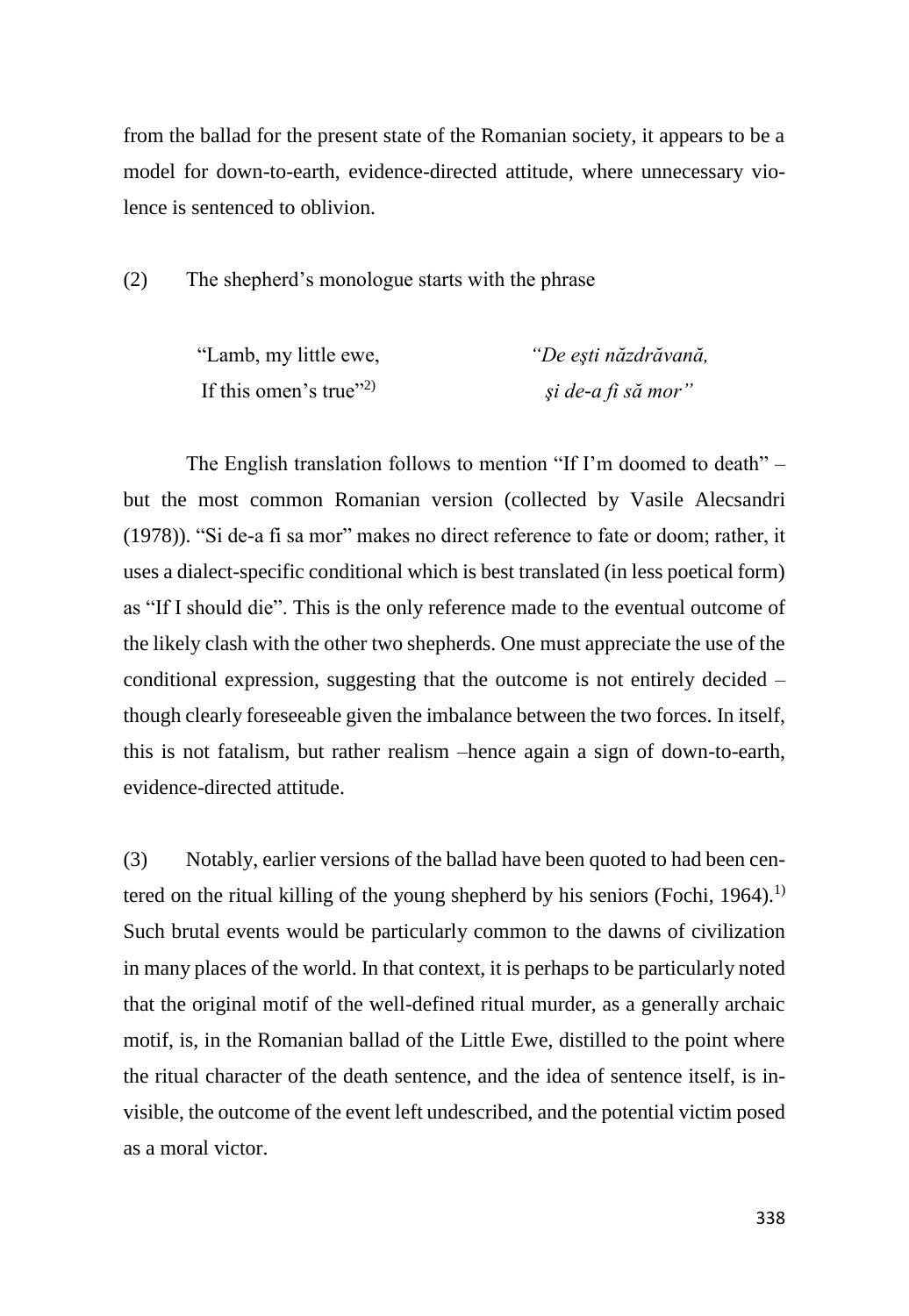(4) The ballad does not specifically describe whether eventually a fight took place, and whether the shepherd prepared for it. One is left to make assumptions, according to one's own expectations and experience. This has indeed invited, but in no way justified, the "fatalism" interpretation, especially since the final two thirds of the ballad appear to be going to great length in avoiding the subject of violent action. Indeed, the emphasis on lyrical descriptions (with metaphors related to ancient rites of passage) has been indicated as a preference of the creators of the ballad to discuss the bad prospects ahead, as opposed to making plans for positive action. Yet, as pointed out above, given the balance of forces at work, this attitude is a sign of sanity. As for positive action, the first section of the ballad states brief but firm facts which the "fatalism-critics" too easily ignore, and which could not have arisen without a long-term commitment to positive action. It is perhaps a sign of modern urban (and for many decades improperly organized) society, that certain of its members, and indeed those trusted publicly with intellectual matters, should skim so easily over the weight of such words as

> "He, the wealthier one, Had more flocks to keep, Handsome, long-horned sheep, Horses, trained and sound, And the fiercest hounds".

That the significant amount of work, skill (both work- and society-related) and courage required for achieving wealth of this sort, in the ever-changing sceneries of transhumance, with all its dangers, be put in balance with the concept of a few minutes' violent clash with other humans, and that the violent clash, regardless of outcome, be made to weigh more – may be argued to be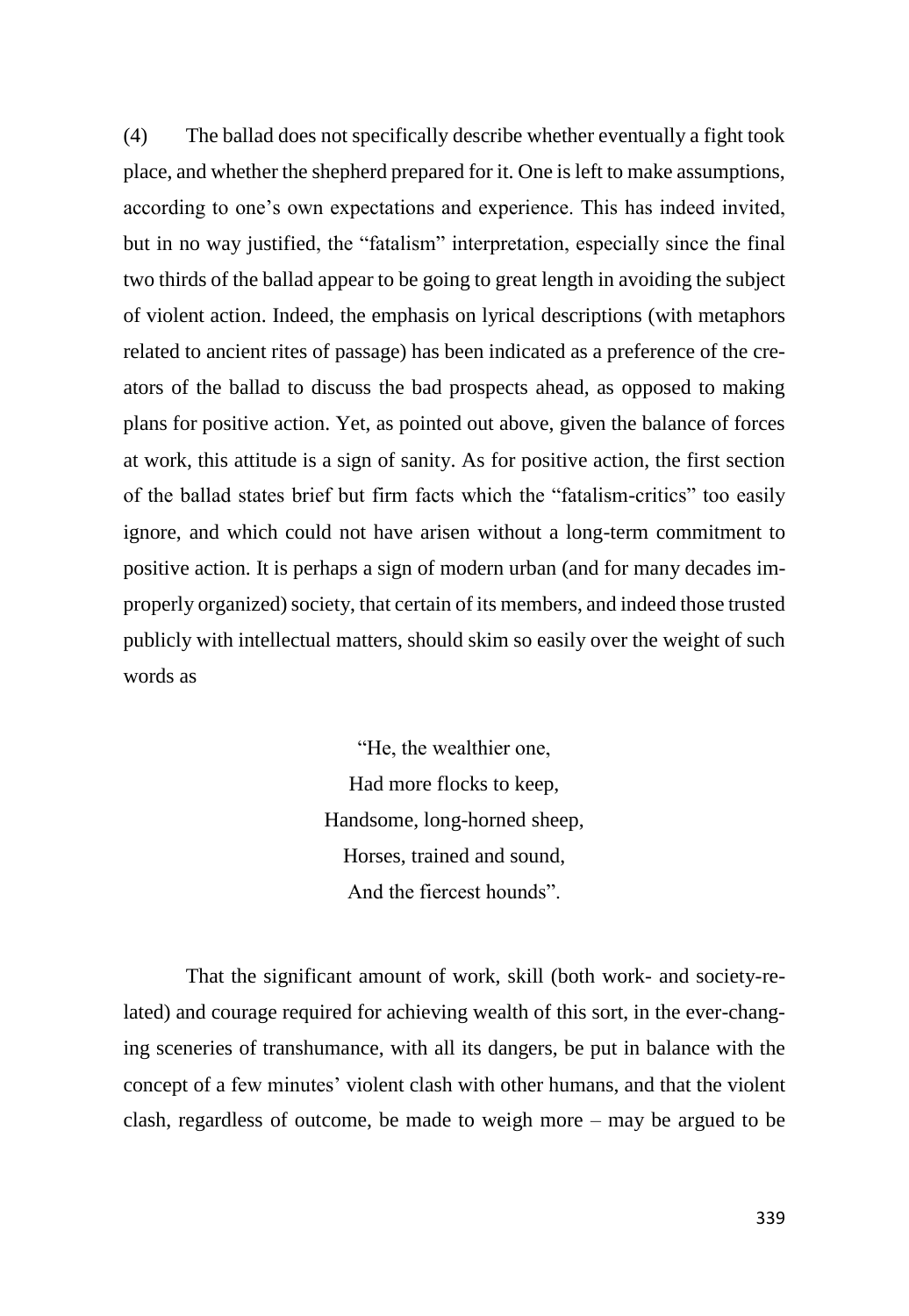symptomatic of a society where work is no longer a prime asset, and where resources may be too easily distributed to the undeserving ones, under arbitrary will of those disposed to take unjust violent action. This latter description fits the totalitarian regimes of Romania for most of the  $20<sup>th</sup>$  century (whether they were labeled fascist of communist) – regimes under which the fatalist theory surrounding the ballad of the Little Ewe has drawn most of the substance visible today. Therefore, if (and this is yet to be established) there is indeed a need to clear ill-chosen role-models off the Romanian literary market, the discussion should focus not on the ballad itself but rather on some of its commentators.

## NOTES

- 1. <https://ro.wikipedia.org/wiki/Miori%C8%9Ba>
- 2. MIORITZA ["Little Ewe-Lamb"]. (Translated by William D. Snodgrass, Raphael Alberti et al). 62 pp., Editura Albatros in collaboration with the National Committee of UNESCO, Bucuresti, Romania. 1972.
- 3. The Little Lamb English translation by Sophie Jewett. 1913.

## **REFERENCES**

Alecsandri, V. (1978). *Poezii si balade populare*. Bucharest: Academiei.

- Blaga, L. (1965). *Trilogia culturii.* Bucharest: Literatură Universală.
- Eliade, M. (1995). *Mioara năzdrăvană, în De la Zalmoxis la Genghis-Han - Studii comparative despre religiile și folclorul Daciei și Europei Occidentale (1970)*. București: Humanitas.

Fochi, A. (1964). *Miorița*. București: Academiei.

Kernbach, V. (1996). *Dicționar de mitologie generală*. București: Univers Enciclopedic.

Patapievici, H.R. (1998). *Cerul vazut prin lentila*. Bucharest: Nemira.